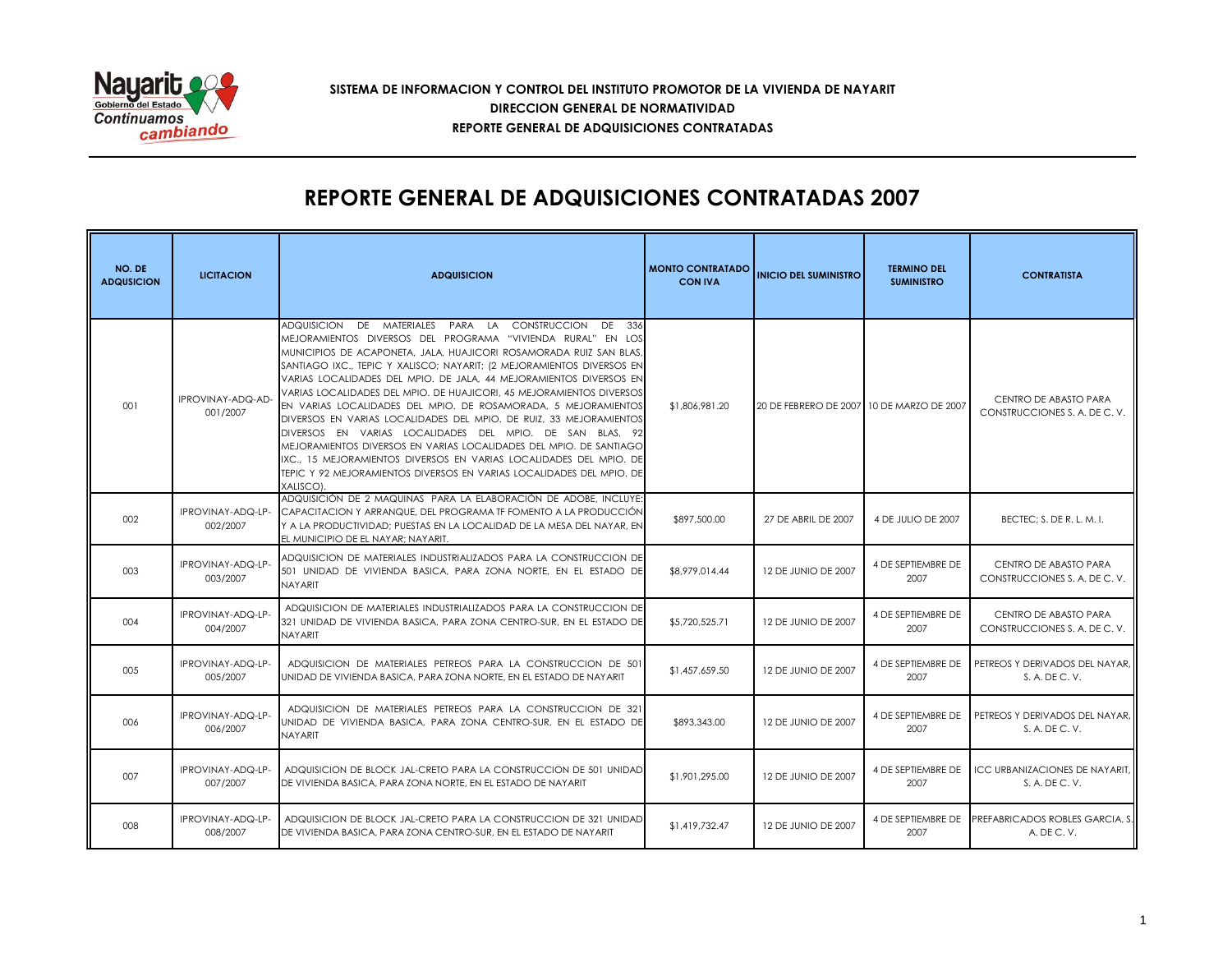

### **SISTEMA DE INFORMACION Y CONTROL DEL INSTITUTO PROMOTOR DE LA VIVIENDA DE NAYARIT REPORTE GENERAL DE ADQUISICIONES CONTRATADAS DIRECCION GENERAL DE NORMATIVIDAD**

# **REPORTE GENERAL DE ADQUISICIONES CONTRATADAS 2007**

| NO. DE<br><b>ADQUSICION</b> | <b>LICITACION</b>             | <b>ADQUISICION</b>                                                                                                                                                                                                                                                                                                                                                                                        | <b>MONTO CONTRATADO</b><br><b>CON IVA</b> | <b>INICIO DEL SUMINISTRO</b> | <b>TERMINO DEL</b><br><b>SUMINISTRO</b> | <b>CONTRATISTA</b>                                             |
|-----------------------------|-------------------------------|-----------------------------------------------------------------------------------------------------------------------------------------------------------------------------------------------------------------------------------------------------------------------------------------------------------------------------------------------------------------------------------------------------------|-------------------------------------------|------------------------------|-----------------------------------------|----------------------------------------------------------------|
| 009                         | IPROVINAY-ADQ-LP-<br>009/2007 | ADQUISICION DE MATERIALES INDUSTRIALIZADOS PARA LA CONSTRUCCIÓN DE<br>UNA U. B. V. R.; 141 ACCIONES (PAQUETE UNICO) EN LA LOCALIDAD DE SANTA<br>TERESA (CENTRO DE ACOPIO), EN EL MUNICIPIO EL NAYAR; NAYARIT                                                                                                                                                                                              | \$1,328,332.80                            | 16 DE JULIO DE 2007          | 12 DE NOVIEMBRE DE<br>2007              | DISTRIBUIDORA IRCA. S. A. DE C.V.                              |
| 010                         | IPROVINAY-ADQ-LP-<br>010/2007 | ADQUISICION DE MATERIALES INDUSTRIALIZADOS PARA LA CONSTRUCCIÓN DE<br>UNA U. B. V. R.; 72 ACCIONES EN LA LOCALIDAD DE RANCHO VIEJO (CENTRO<br>DE ACOPIO) Y 4 ACCIONES EN LA LOCALIDAD DE SANTA GERTRUDIS (CENTRO<br>DE ACOPIO), EN EL MUNICIPIO DEL NAYAR; NAYARIT                                                                                                                                        | \$712,659.60                              | 16 DE JULIO DE 2007          | 12 DE NOVIEMBRE DE<br>2007              | AIDEE MUÑOZ CONTRERAS                                          |
| 011                         | IPROVINAY-ADQ-LP-<br>011/2007 | ADQUISICION DE MATERIALES INDUSTRIALIZADOS PARA LA CONSTRUCCIÓN DE<br>UNA U. B. V. R., 77 ACCIONES EN LA LOCALIDAD DE LINDA VISTA (CENTRO DE<br>ACOPIO), EN EL MUNICIPIO DEL NAYAR; NAYARIT                                                                                                                                                                                                               | \$721,239.75                              | 16 DE JULIO DE 2007          | 2007                                    | 12 DE NOVIEMBRE DE VIGUETA Y FIERRO DEL NAYAR, S. A.<br>DEC.V  |
| 012                         | IPROVINAY-ADQ-LP-<br>012/2007 | ADQUISICION DE MATERIALES INDUSTRIALIZADOS PARA LA CONSTRUCCIÓN DE<br>UNA U. B. V. R., 64 ACCIONES EN LA LOCALIDAD DE EL MAGUEY (CENTRO DE<br>ACOPIO) Y 25 ACCIONES EN LA LOCALIDAD LA GUERRA (CENTRO DE ACOPIO).<br>EN EL MUNICIPIO DEL NAYAR: NAYARIT                                                                                                                                                   | \$836,199.50                              | 16 DE JULIO DE 2007          | 12 DE NOVIEMBRE DE<br>2007              | C. JUAN RESENDIZ                                               |
| 013                         | IPROVINAY-ADQ-LP-<br>013/2007 | ADQUISICION DE MATERIALES INDUSTRIALIZADOS PARA LA CONSTRUCCIÓN DE<br>UNA U. B. V. R., 40 ACCIONES EN LA LOCALIDAD HUERTITAS (CENTRO DE<br>ACOPIO) Y 31 ACCIONES EN LA LOCALIDAD DE SANTA BARBARA (CENTRO DE<br>ACOPIO) EN EL MUNICIPIO DEL NAYAR; NAYARIT                                                                                                                                                | \$669,571.08                              | 16 DE JULIO DE 2007          | 2007                                    | 12 DE NOVIEMBRE DE VIGUETA Y FIERRO DEL NAYAR, S. A.<br>DEC.V. |
| 014                         | IPROVINAY-ADQ-LP-<br>014/2007 | ADQUISICION DE PUERTAS Y VENTANAS DE MADERA PARA LA CONSTRUCCIÓN<br>DE UNA U.B.V.R.; 141 ACCIONES EN LA LOCALIDAD DE SANTA TERESA (CENTRO<br>DE ACOPIO), 72 ACCIONES EN LA LOCALIDAD DE RANCHO VIEJO (CENTRO DE<br>ACOPIO), 4 ACCIONES EN LA LOCALIDAD DE SANTA GERTRUDIS (CENTRO DE<br>ACOPIO) Y 77 ACCIONES EN LA LOCALIDAD DE LINDA VISTA (CENTRO DE<br>ACOPIO), EN EL MUNICIPIO DEL EL NAYAR; NAYARIT | \$1,352,400.00                            | 16 DE JULIO DE 2007          | 12 DE NOVIEMBRE DE<br>2007              | ING. CLAUDIA YADIRA CRUZ<br><b>MARTINEZ</b>                    |
| 015                         | IPROVINAY-ADQ-LP-<br>015/2007 | ADQUISICION DE PUERTAS Y VENTANAS DE MADERA PARA LA CONSTRUCCIÓN<br>DE UNA U. B. V. R.; 64 ACCIONES EN LA LOCALIDAD DE EL MAGUEY (CENTRO DE<br>ACOPIO), 25 ACCIONES EN LA LOCALIDAD LA GUERRA (CENTRO DE ACOPIO),<br>40 ACCIONES EN LA LOCALIDAD HUERTITAS (CENTRO DE ACOPIO) Y 31<br>ACCIONES EN LA LOCALIDAD DE SANTA BARBARA (CENTRO DE ACOPIO), EN EL<br>MUNICIPIO DEL NAYAR; NAYARIT                 | \$772,432.00                              | 16 DE JULIO DE 2007          | 12 DE NOVIEMBRE DE<br>2007              | ABASTECEDORA DE ACERO DE<br>NAYARITS. A. DE C. V.              |
| 016                         | IPROVINAY-ADQ-LP-<br>016/2007 | ADQUISICION DE MATERIALES INDUSTRIALIZADOS PARA LA CONSTRUCCION DE<br>68 CUARTOS SENCILLOS RURALES EN VARIOS MUNICIPIOS DE LA ZONA SUR DEL<br><b>FSTADO DE NAYARIT</b>                                                                                                                                                                                                                                    | \$1,133,919.04                            | 7 DE ENERO DE 2008           | 7 DE ABRIL DE 2008                      | CENTRO DE ABASTO PARA<br>CONSTRUCCIONES S. A. DE C. V.         |
| 017                         | IPROVINAY-ADQ-LP-<br>017/2007 | ADQUISICION DE MATERIALES INDUSTRIALIZADOS PARA LA CONSTRUCCION DE<br>85 CUARTOS SENCILLOS RURALES EN VARIOS MUNICIPIOS DE L ZONA SUR DEL<br><b>ESTADO DE NAYARIT</b>                                                                                                                                                                                                                                     | \$1,470,651.86                            | 7 DE ENERO DE 2008           | 7 DE ABRIL DE 2008                      | CENTRO DE ABASTO PARA<br>CONSTRUCCIONES S. A. DE C. V.         |
| 018                         | IPROVINAY-ADQ-LP-<br>018/2007 | ADQUISICION DE MATERIALES INDUSTRIALIZADOS PARA LA CONSTRUCCION DE<br>67 CUARTOS SENCILLOS RURALES EN VARIOS MUNICIPIOS DE LA ZONA NORTE<br>DEL ESTADO DE NAYARIT                                                                                                                                                                                                                                         | \$1,159,295.84                            | 7 DE ENERO DE 2008           | 7 DE ABRIL DE 2008                      | ABASTECEDORA DE ACEROS DE<br>NAYARITS. A. DE C. V.             |